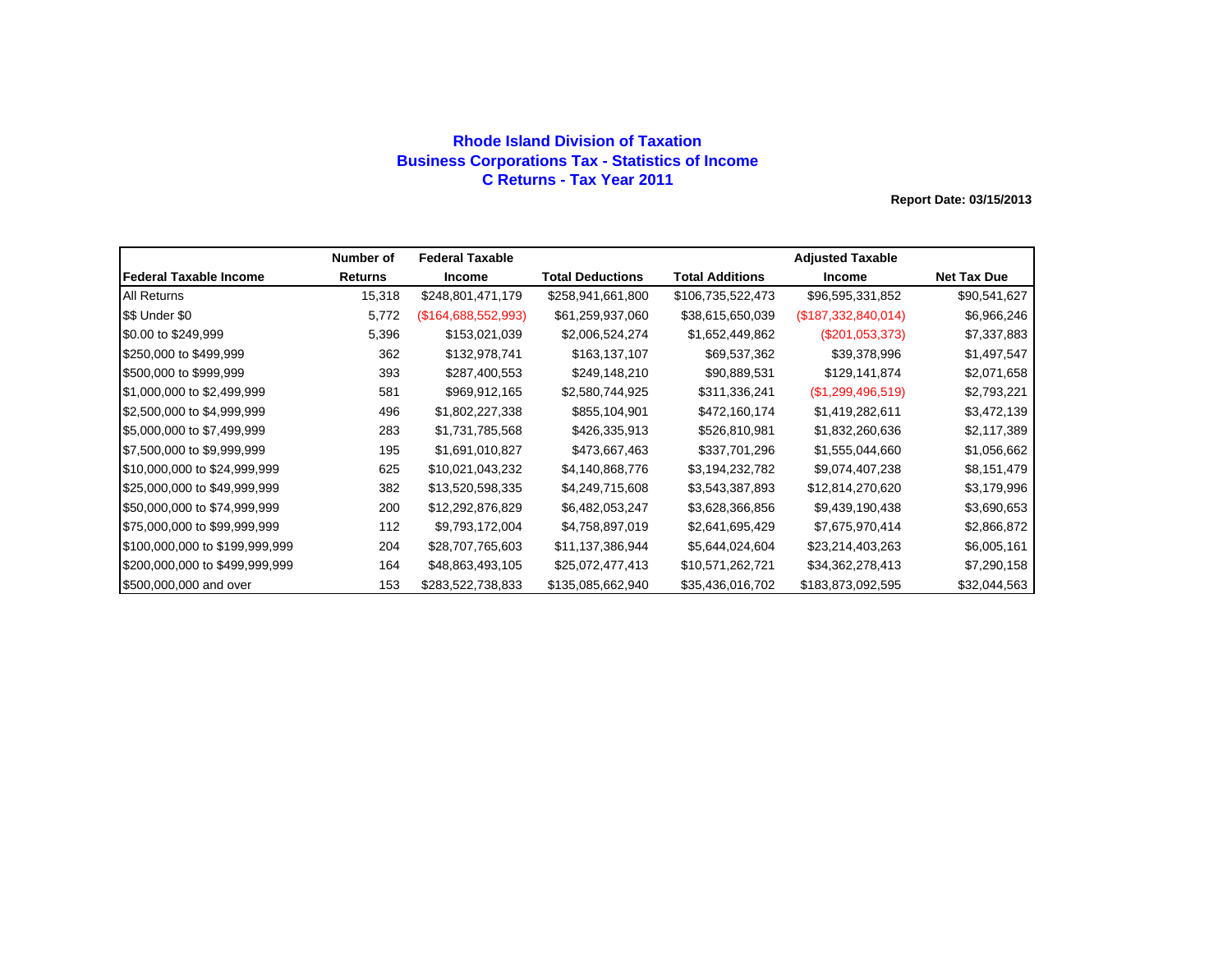#### **Rhode Island Division of Taxation Business Corporations Tax - Statistics of Income C Returns - Deductions from Federal Taxable Income - Tax Year 2011**

|                                |           |                      |                      |                   |                   | Exempt           |                         |                   |                          |              |                  |                  |               |
|--------------------------------|-----------|----------------------|----------------------|-------------------|-------------------|------------------|-------------------------|-------------------|--------------------------|--------------|------------------|------------------|---------------|
|                                |           |                      |                      | Special           | Special           | <b>Dividends</b> | <b>Exempt Dividends</b> | <b>Dividends</b>  | <b>Foreign Dividends</b> | Depreciation | Depreciation     | <b>Discharge</b> | Discharge     |
|                                | Number of | <b>Net Operating</b> | <b>Net Operating</b> | <b>Deductions</b> | <b>Deductions</b> | and Interest     | and Interest            | Gross-Up          | and Gross-Up             | and Sec 179  | and Sec 179      | Indebt           | Indebt        |
| <b>Federal Taxable Income</b>  | Returns   | <b>Loss Count</b>    | <b>Loss Amount</b>   | Count             | Amount            | Count            | Amount                  | Count             | Amount                   | Count        | Amount           | Count            | Amount        |
| All Returns                    | 15,318    | 2,757                | \$103,163,954,057    | 1.181             | \$103,064,510,193 | 981              | \$23,220,515,765        | 454               | \$10,550,962,756         | 3,727        | \$18,941,719,029 | 23               | \$105,733,645 |
| \$\$ Under \$0                 | 5,772     | 431                  | \$47,472,110,885     | 374               | \$5,003,237,035   | 303              | \$3,184,530,771         | 119               | \$993,694,676            | 1,419        | \$4,606,363,693  |                  | \$9,876,263   |
| \$0.00 to \$249,999            | 5,396     | 1,445                | \$887,314,305        | 196               | \$1,002,468,442   | 75               | \$4,086,383             |                   | \$1,362,913              | 958          | \$111,292,231    | $\overline{2}$   | \$5,946       |
| \$250,000 to \$499,999         | 362       | 97                   | \$145,240,749        | 25                | \$1,275,457       | 10               | \$907,112               |                   | \$518                    | 111          | \$15,713,271     | $\Omega$         | \$0           |
| \$500,000 to \$999,999         | 393       | 79                   | \$153,734,696        | 32                | \$15,065,556      | 22               | \$57,647,760            | 5                 | \$795,028                | 128          | \$21,905,170     | $\Omega$         | \$0           |
| \$1,000,000 to \$2,499,999     | 581       | 128                  | \$2,288,868,120      | 46                | \$78,069,638      | 37               | \$145,915,088           | 9                 | \$3,342,483              | 187          | \$64,549,596     |                  | \$1,967,484   |
| \$2,500,000 to \$4,999,999     | 496       | 112                  | \$494,866,068        | 44                | \$38,284,979      | 40               | \$192,194,422           | 16                | \$11,837,082             | 153          | \$117,922,350    | $\Omega$         | \$0           |
| \$5,000,000 to \$7,499,999     | 283       | 45                   | \$242,138,382        | 24                | \$34,812,227      | 34               | \$48,732,378            | 14                | \$11,758,898             | 104          | \$88,894,028     |                  | \$6,196,457   |
| \$7,500,000 to \$9,999,999     | 195       | 37                   | \$297,730,963        | 22                | \$21,598,879      | 28               | \$56,161,204            | $12 \overline{ }$ | \$37,369,158             | 61           | \$60,807,259     | $\Omega$         | \$0           |
| \$10,000,000 to \$24,999,999   | 625       | 126                  | \$2,676,367,953      | 65                | \$483,593,289     | 83               | \$305,967,347           | 46                | \$83,018,833             | 194          | \$591,921,354    |                  | \$7,827,380   |
| \$25,000,000 to \$49,999,999   | 382       | 83                   | \$2,452,380,737      | 69                | \$922,314,658     | 70               | \$266,053,549           | 35                | \$110,772,028            | 125          | \$498,194,636    |                  | \$2,362       |
| \$50,000,000 to \$74,999,999   | 200       | 38                   | \$2,440,594,454      | 53                | \$2,971,496,874   | 41               | \$371,509,018           | 26                | \$108,625,508            | 73           | \$589,827,393    | $\Omega$         | \$0           |
| \$75,000,000 to \$99,999,999   | 112       | 28                   | \$2,795,021,191      | 33                | \$1,027,268,678   | 33               | \$580,735,538           | 18                | \$139,901,591            | 38           | \$215,970,021    | $\Omega$         | \$0           |
| \$100,000,000 to \$199,999,999 | 204       | 33                   | \$2,944,049,644      | 69                | \$4,627,273,547   | 60               | \$1,543,410,994         | 44                | \$354,185,216            | 71           | \$1,668,467,543  | $\overline{2}$   | \$14,899,224  |
| \$200,000,000 to \$499,999,999 | 164       | 37                   | \$12,521,354,543     | 49                | \$6,702,672,220   | 64               | \$2,567,611,402         | 48                | \$794,449,019            | 51           | \$2,486,390,229  |                  | \$3,616,955   |
| \$500,000,000 and over         | 153       | 38                   | \$25,352,181,367     | 80                | \$80,135,078,714  | 81               | \$13,895,052,799        | 57                | \$7,899,849,805          | 54           | \$7,803,500,255  |                  | \$61,341,574  |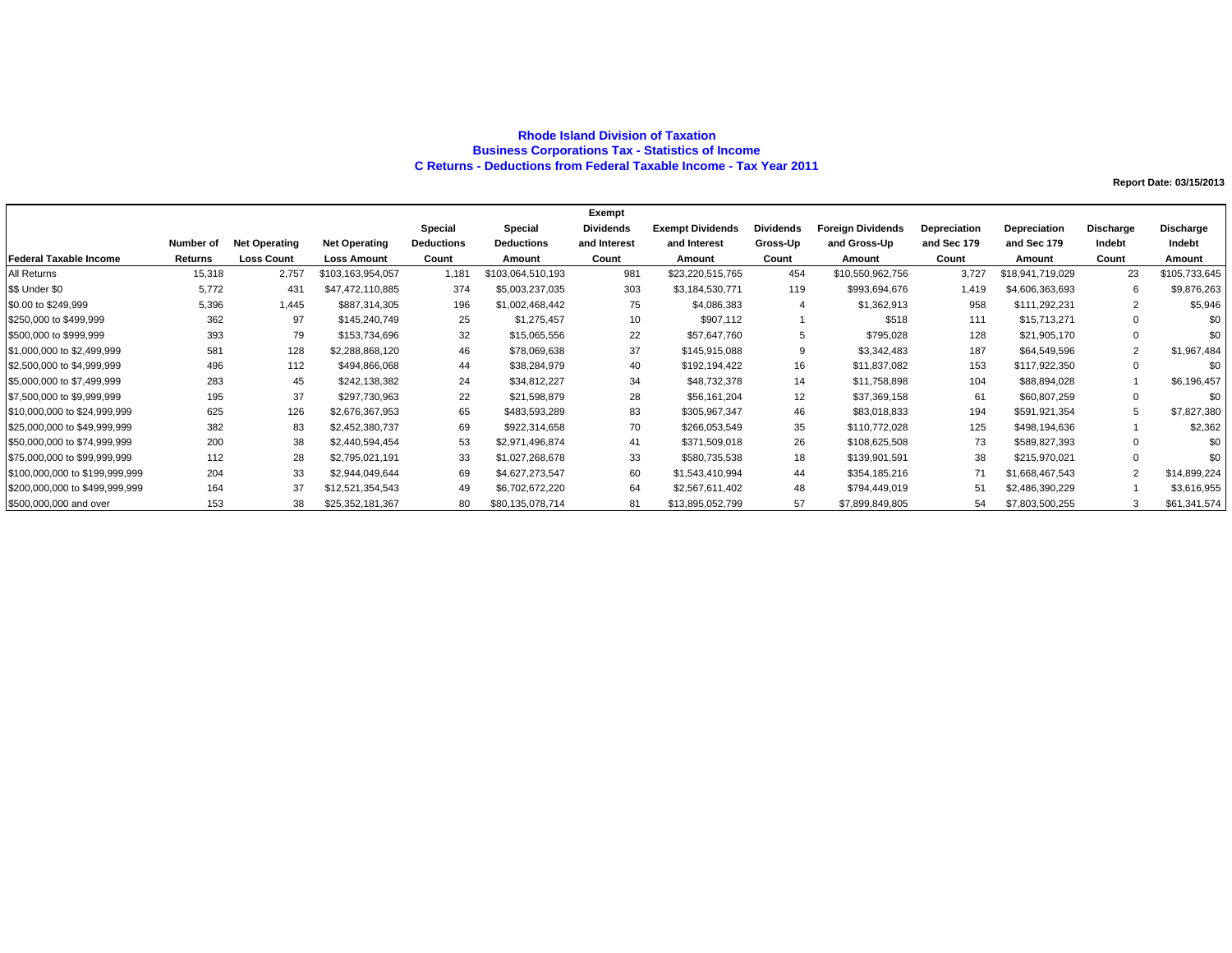### **Rhode Island Division of Taxation Business Corporations Tax - Statistics of Income C Returns - Additions to Federal Taxable Income - Tax Year 2011**

|                                |           | Interest      | <b>Interest</b> |                     |                     | <b>Bonus</b>            | <b>Bonus</b>     | <b>Captive REIT</b>    | <b>Captive REIT</b>     | Discharge | <b>Discharge</b> |
|--------------------------------|-----------|---------------|-----------------|---------------------|---------------------|-------------------------|------------------|------------------------|-------------------------|-----------|------------------|
| <b>Federal Taxable</b>         | Number of | <b>Income</b> | <b>Income</b>   | <b>RI Corporate</b> | <b>RI Corporate</b> | <b>Depreciation and</b> | Depreciation and | <b>Dividends Paid</b>  | <b>Dividends</b>        | Indebt    | Indebt           |
| Income                         | Returns   | Count         | Amount          | <b>Taxes Count</b>  | Taxes Amount        | Sec 179 Count           | Sec 179 Amount   | <b>Deduction Count</b> | <b>Deduction Amount</b> | Count     | Amount           |
| All Returns                    | 15,318    | 453           | \$3,261,892,655 | 8,693               | \$1,256,006,723     | 4,357                   | \$73,129,492,786 | 16                     | \$558,862,103           | 9         | \$124,295,411    |
| \$\$ Under \$0                 | 5,772     | 134           | \$1,410,882,050 | 3,375               | \$481,001,786       | 1,380                   | \$27,911,774,027 | 5                      | \$157,336,096           |           | \$4,745,303      |
| \$0.00 to \$249,999            | 5,396     | 27            | \$9,634,224     | 2,440               | \$6,720,390         | 792                     | \$1,418,482,526  |                        | \$201,080,247           | 2         | \$54,549         |
| \$250,000 to \$499,999         | 362       | 5             | \$710,957       | 225                 | \$1,955,487         | 143                     | \$60,014,402     |                        | \$12,988                |           | \$0              |
| \$500,000 to \$999,999         | 393       | 11            | \$9,607,419     | 258                 | \$4,972,328         | 176                     | \$68,156,076     |                        | \$0                     |           | \$0              |
| \$1,000,000 to \$2,499,999     | 581       | 17            | \$18,240,934    | 371                 | \$11,843,134        | 272                     | \$252,896,534    |                        | \$0                     |           | \$0              |
| \$2,500,000 to \$4,999,999     | 496       | 25            | \$16,496,278    | 351                 | \$28,908,068        | 245                     | \$398,256,288    |                        | \$4,270,597             |           | \$0              |
| \$5,000,000 to \$7,499,999     | 283       | 12            | \$10,020,445    | 185                 | \$8,672,450         | 149                     | \$453,382,420    |                        | \$173,027               |           | \$0              |
| \$7,500,000 to \$9,999,999     | 195       | 16            | \$4,503,918     | 141                 | \$7,619,961         | 107                     | \$249,196,927    |                        | \$0                     |           | \$0              |
| \$10,000,000 to \$24,999,999   | 625       | 43            | \$57,577,076    | 437                 | \$46,626,267        | 340                     | \$2,389,449,625  |                        | \$0                     |           | \$7,980,000      |
| \$25,000,000 to \$49,999,999   | 382       | 30            | \$99,297,092    | 280                 | \$26,859,588        | 225                     | \$2,629,756,289  |                        | \$0                     |           | \$0              |
| \$50,000,000 to \$74,999,999   | 200       | 24            | \$30,081,173    | 153                 | \$46,046,082        | 112                     | \$1,769,224,096  |                        | \$2,198,000             | 2         | \$84,700,902     |
| \$75,000,000 to \$99,999,999   | 112       | 13            | \$16,869,368    | 91                  | \$25,409,058        | 77                      | \$1,794,251,198  |                        | \$0                     |           | \$0              |
| \$100,000,000 to \$199,999,999 | 204       | 27            | \$106,301,518   | 150                 | \$40,413,227        | 134                     | \$3,722,587,574  |                        | \$6,862,066             |           | \$26,814,998     |
| \$200,000,000 to \$499,999,999 | 164       | 38            | \$295,033,754   | 127                 | \$67,628,625        | 113                     | \$6,179,823,572  |                        | \$0                     |           | \$0              |
| \$500,000,000 and over         | 153       | 31            | \$1,176,636,449 | 109                 | \$451,330,272       | 92                      | \$23,832,241,232 |                        | \$186,929,082           | $\Omega$  | \$0              |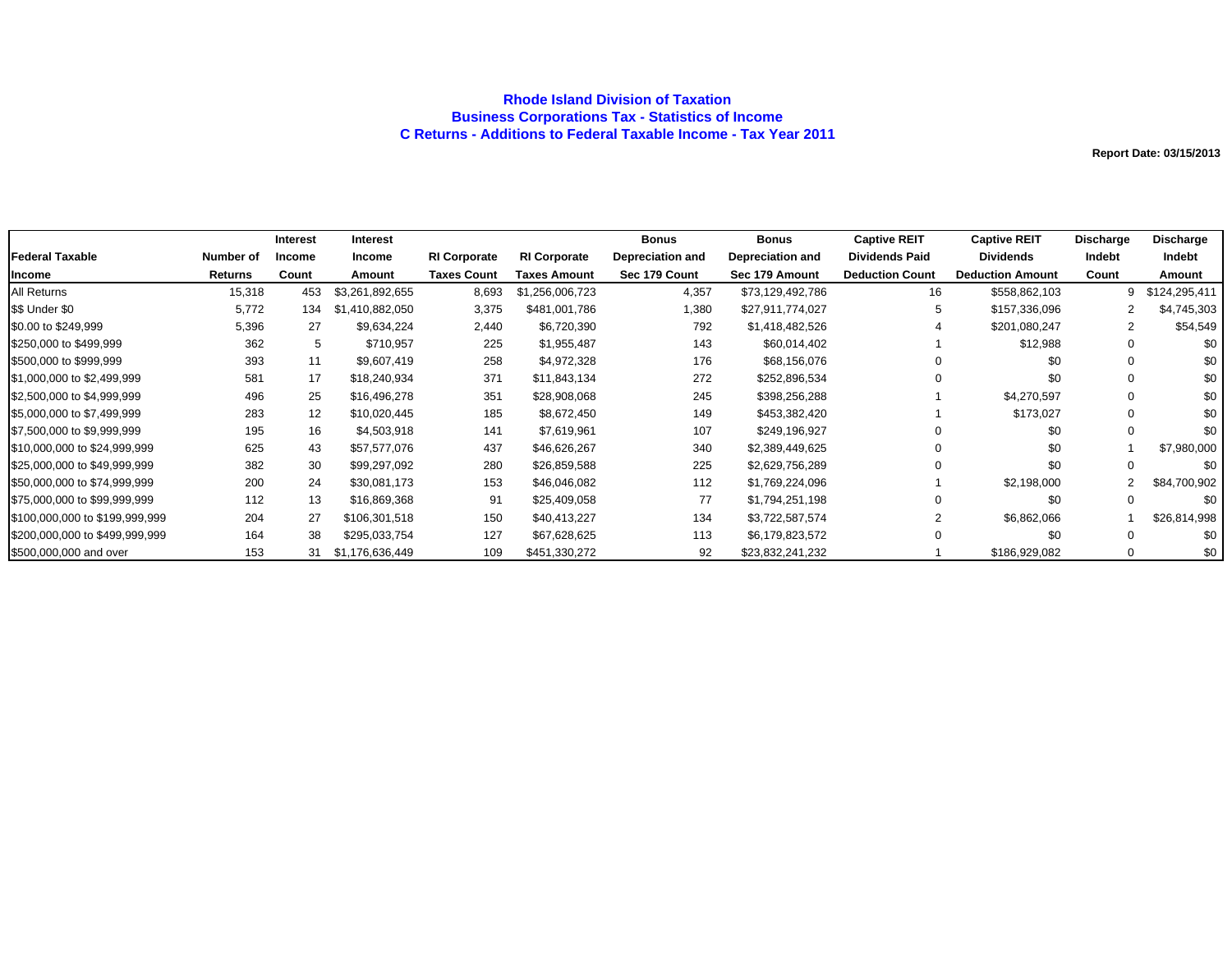## **Rhode Island Division of Taxation Business Corporations Tax - Statistics of Income C Returns - Credits - Tax Year 2011**

|                                |           | <b>Historic</b>   | <b>Historic</b>   |             |             | <b>Invest</b>  | <b>Invest</b> | R&D   | <b>R&amp;D</b> | Ent          | Ent       | Other          | Other          |
|--------------------------------|-----------|-------------------|-------------------|-------------|-------------|----------------|---------------|-------|----------------|--------------|-----------|----------------|----------------|
|                                | Number of | <b>Tax Credit</b> | <b>Tax Credit</b> | <b>Film</b> | <b>Film</b> | Tax            | Tax           | Exp   | Exp            | Zone         | Zone      | <b>Credits</b> | <b>Credits</b> |
| <b>Federal Taxable Income</b>  | Returns   | Count             | Amount            | Count       | Amount      | Count          | Amount        | Count | Amount         | Count        | Amount    | Count          | <b>Amount</b>  |
| <b>All Returns</b>             | 15,318    | 3                 | \$758,103         |             | \$1,497     | 70             | \$17,574,832  | 43    | \$2,462,713    | 5.           | \$374,209 | 8              | \$454,750      |
| \$\$ Under \$0                 | 5,772     | 0                 | \$0               | 0           | \$0         | 8              | \$317,251     | 13    | \$875,588      | 0            | \$0       | 2              | \$26,084       |
| \$0.00 to \$249,999            | 5,396     | 0                 | \$0               | 0           | \$0         | 31             | \$185,749     | 5     | \$22,081       | $\mathbf{1}$ | \$5,000   | 3              | \$10,379       |
| \$250,000 to \$499,999         | 362       | 0                 | \$0               |             | \$1,497     | 5              | \$109,640     | 4     | \$93,789       |              | \$2,500   | 0              | \$0            |
| \$500,000 to \$999,999         | 393       |                   | \$32,375          | 0           | \$0         | 4              | \$44,934      | 2     | \$71,493       |              | \$36,973  |                | \$25,000       |
| \$1,000,000 to \$2,499,999     | 581       | 0                 | \$0               | 0           | \$0         | 3              | \$115,960     | 0     | \$0            | 0            | \$0       | $\Omega$       | \$0            |
| \$2,500,000 to \$4,999,999     | 496       |                   | \$225,728         | 0           | \$0         | 2              | \$240,947     | 2     | \$191,444      | 0            | \$0       | $\Omega$       | \$0            |
| \$5,000,000 to \$7,499,999     | 283       | 0                 | \$0               | 0           | \$0         | $\overline{2}$ | \$2,044       |       | \$7,967        | 0            | \$0       | $\Omega$       | \$0            |
| \$7,500,000 to \$9,999,999     | 195       | $\Omega$          | \$0               | 0           | \$0         |                | \$3,374       | 0     | \$0            | 0            | \$0       | $\Omega$       | \$0            |
| \$10,000,000 to \$24,999,999   | 625       | $\Omega$          | \$0               | $\Omega$    | \$0         | 5              | \$318,364     | 2     | \$28,496       |              | \$84.736  | $\Omega$       | \$0            |
| \$25,000,000 to \$49,999,999   | 382       | $\Omega$          | \$0               | $\Omega$    | \$0         | $\overline{2}$ | \$82,743      | 3     | \$467,226      | 0            | \$0       | $\Omega$       | \$0            |
| \$50,000,000 to \$74,999,999   | 200       | $\Omega$          | \$0               | 0           | \$0         | $\overline{2}$ | \$167,128     |       | \$191,659      | 0            | \$0       | 2              | \$393,287      |
| \$75,000,000 to \$99,999,999   | 112       | $\Omega$          | \$0               | 0           | \$0         | $\Omega$       | \$0           | 0     | \$0            | 0            | \$0       | $\Omega$       | \$0            |
| \$100,000,000 to \$199,999,999 | 204       | $\Omega$          | \$0               | 0           | \$0         | 3              | \$15,498,756  | 2     | \$161,987      | 0            | \$0       | $\Omega$       | \$0            |
| \$200,000,000 to \$499,999,999 | 164       | $\Omega$          | \$0               | 0           | \$0         |                | \$422,984     | 2     | \$238,057      |              | \$245,000 | $\Omega$       | \$0            |
| \$500,000,000 and over         | 153       |                   | \$500,000         | $\Omega$    | \$0         |                | \$64,958      | 6     | \$112,926      | 0            | \$0       | 0              | \$0            |